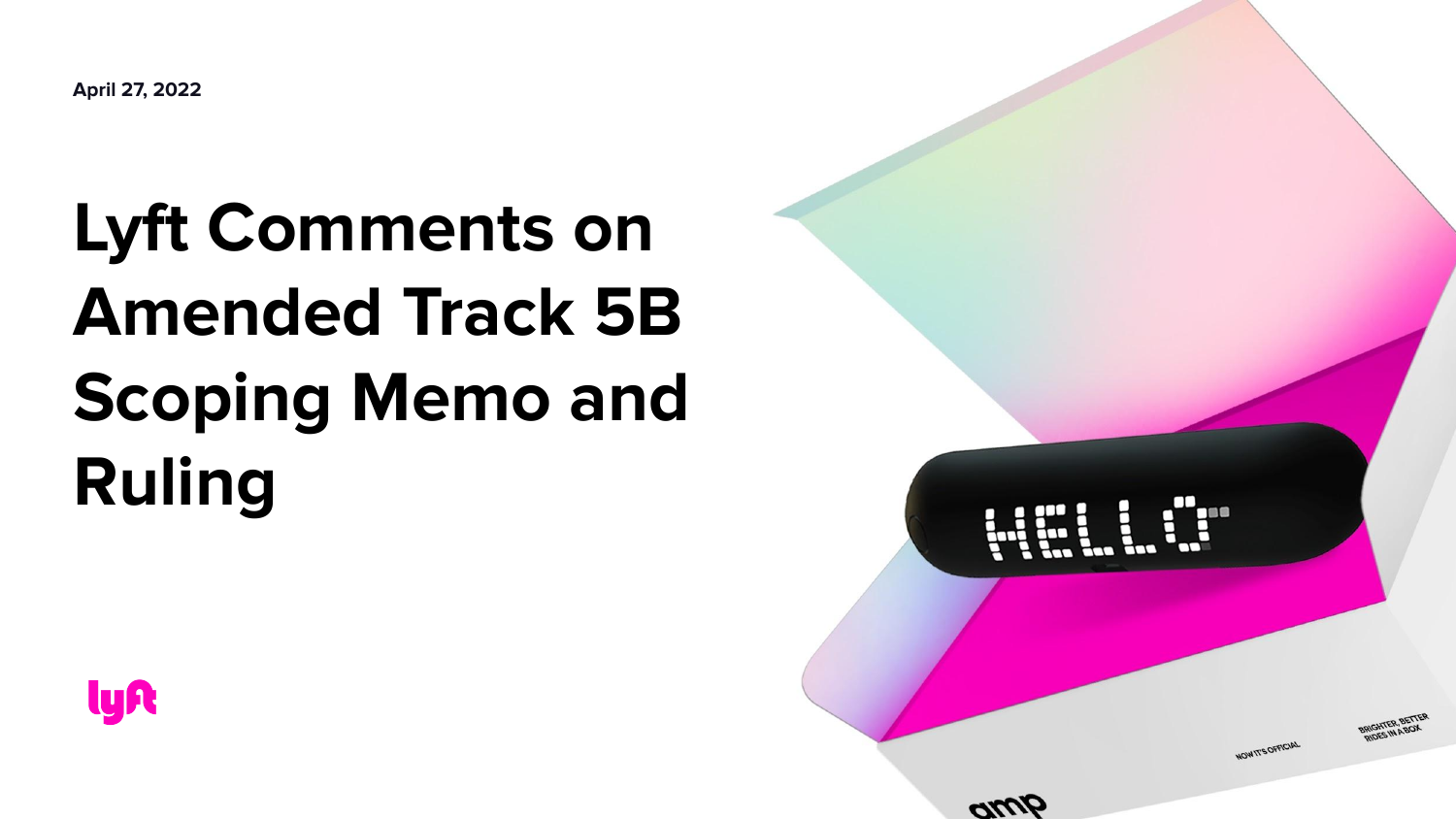# **Agenda**

- **● Legislative Report Requirements**
- **● TNC Data Submissions**
- **● Lyft's Recommendation**

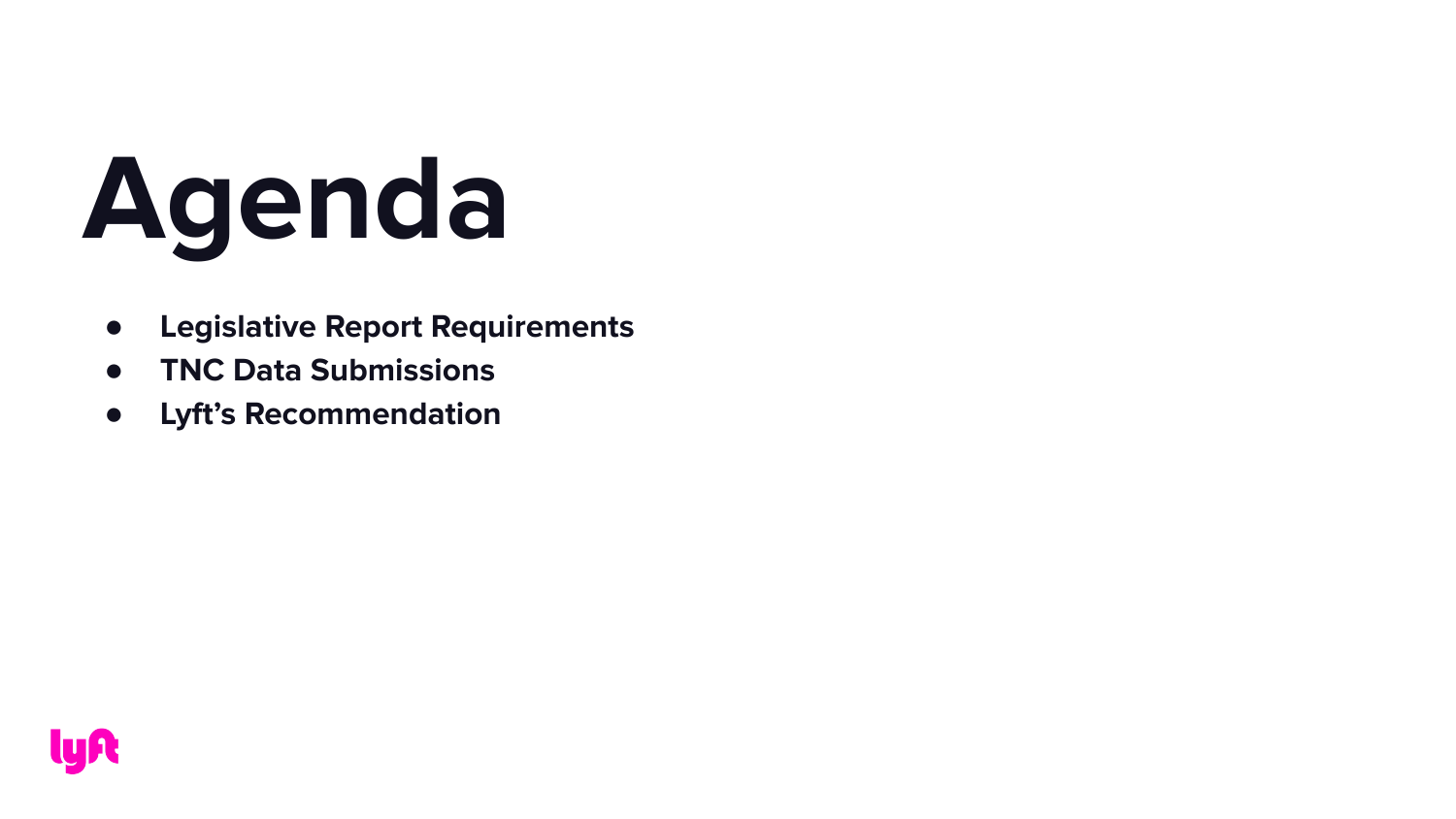**Access For All Legislative Report Requirements**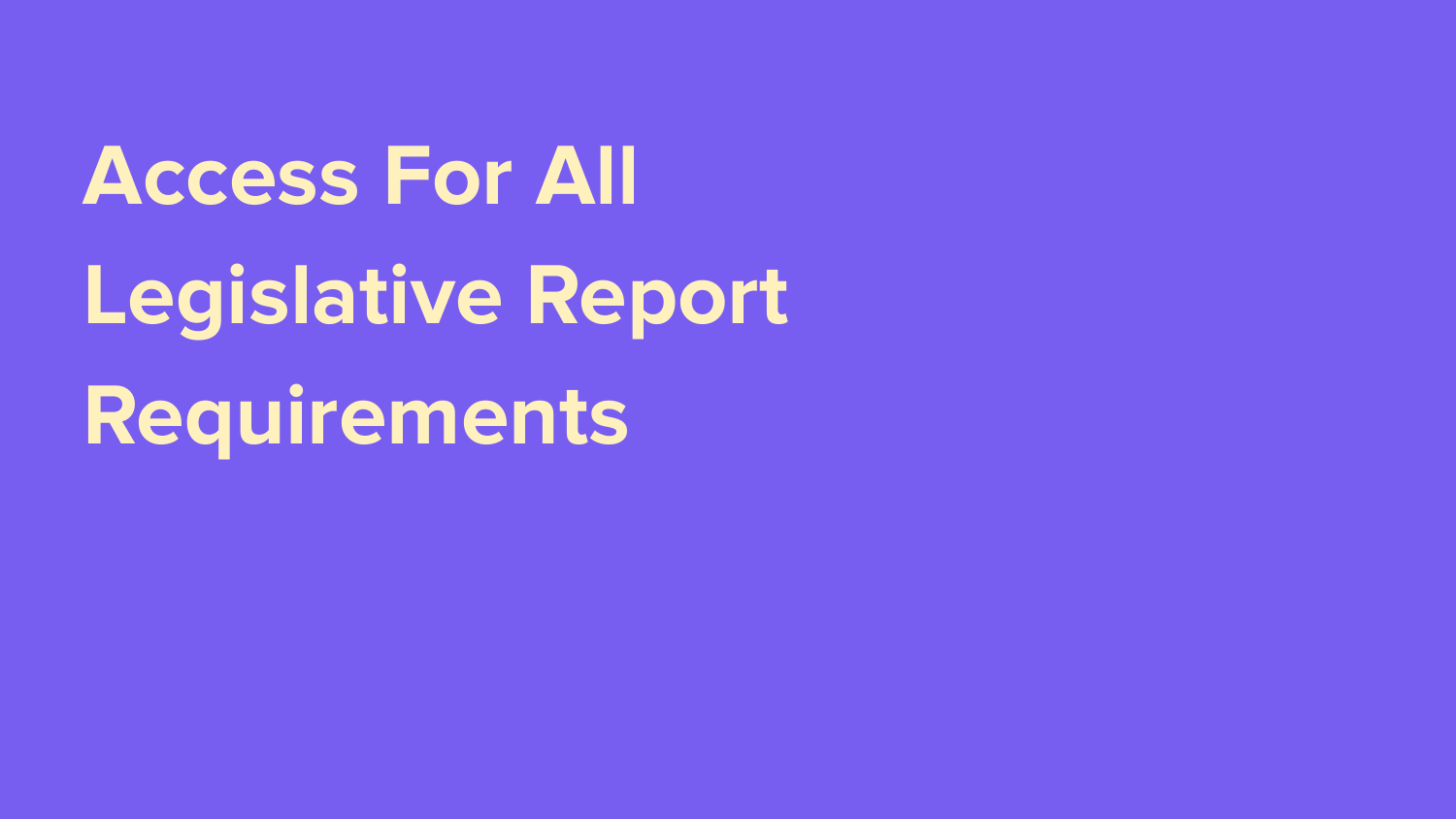#### **Senate Bill 1376 requires the Commission to submit a legislative report on January 1, 2024.**

- "...The bill would require the commission to report to the Legislature by January 1, 2024, on the compliance with these provisions and on the effectiveness of the on-demand transportation programs or partnerships funded pursuant to these provisions."
- The legislature requires the following information to be included within the legislative report:
	- A study on the demand for WAVs, including demand according to time of day and geographic area
	- An analysis of the reports required to be submitted by access providers receiving funding
	- The availability of unallocated funds in the Access Fund, including the need to reassess Access Fund allocations
	- An analysis of current program capabilities and deficiencies, and recommendations to overcome any identified deficiencies

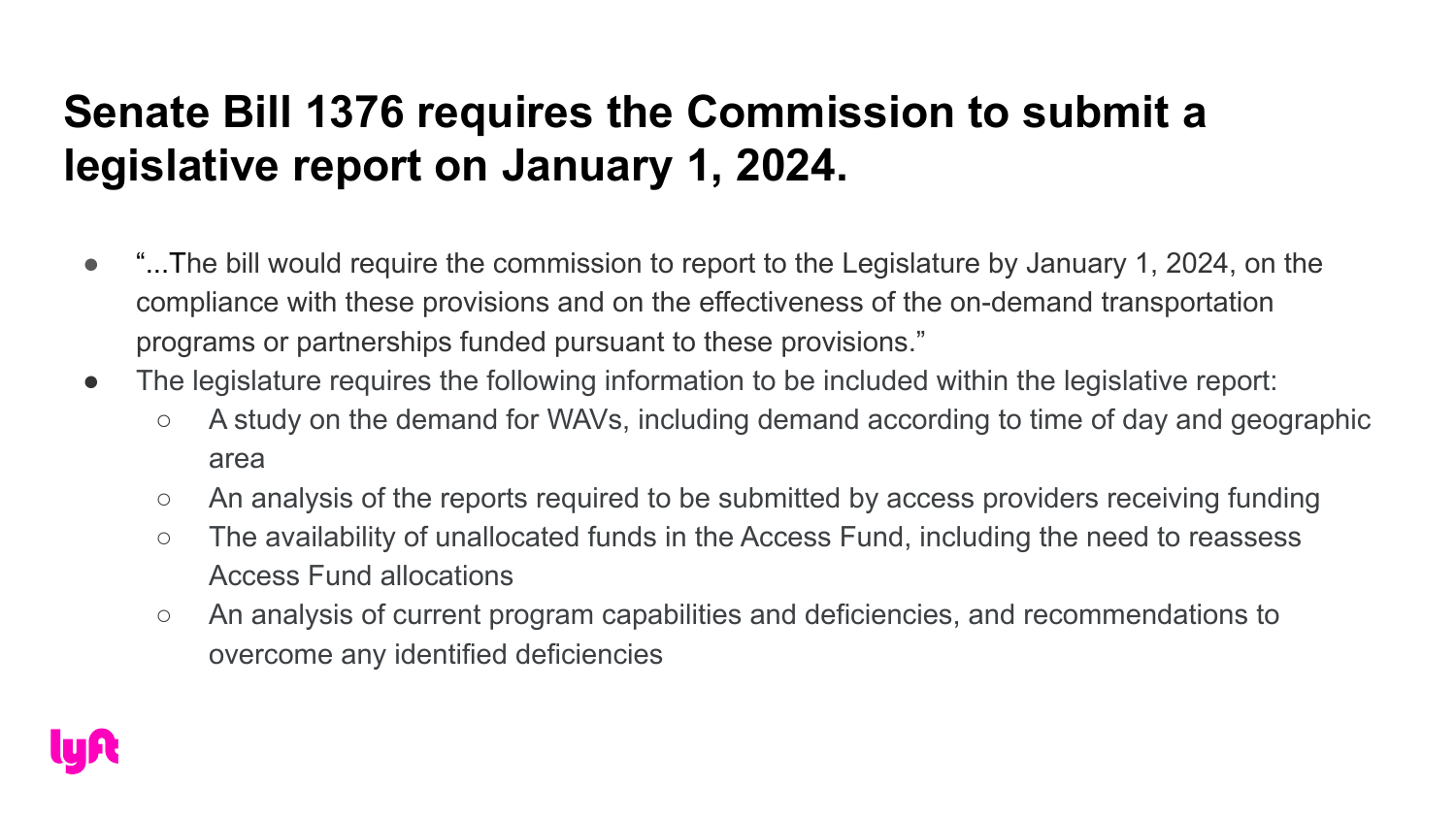### **TNC Data Submissions**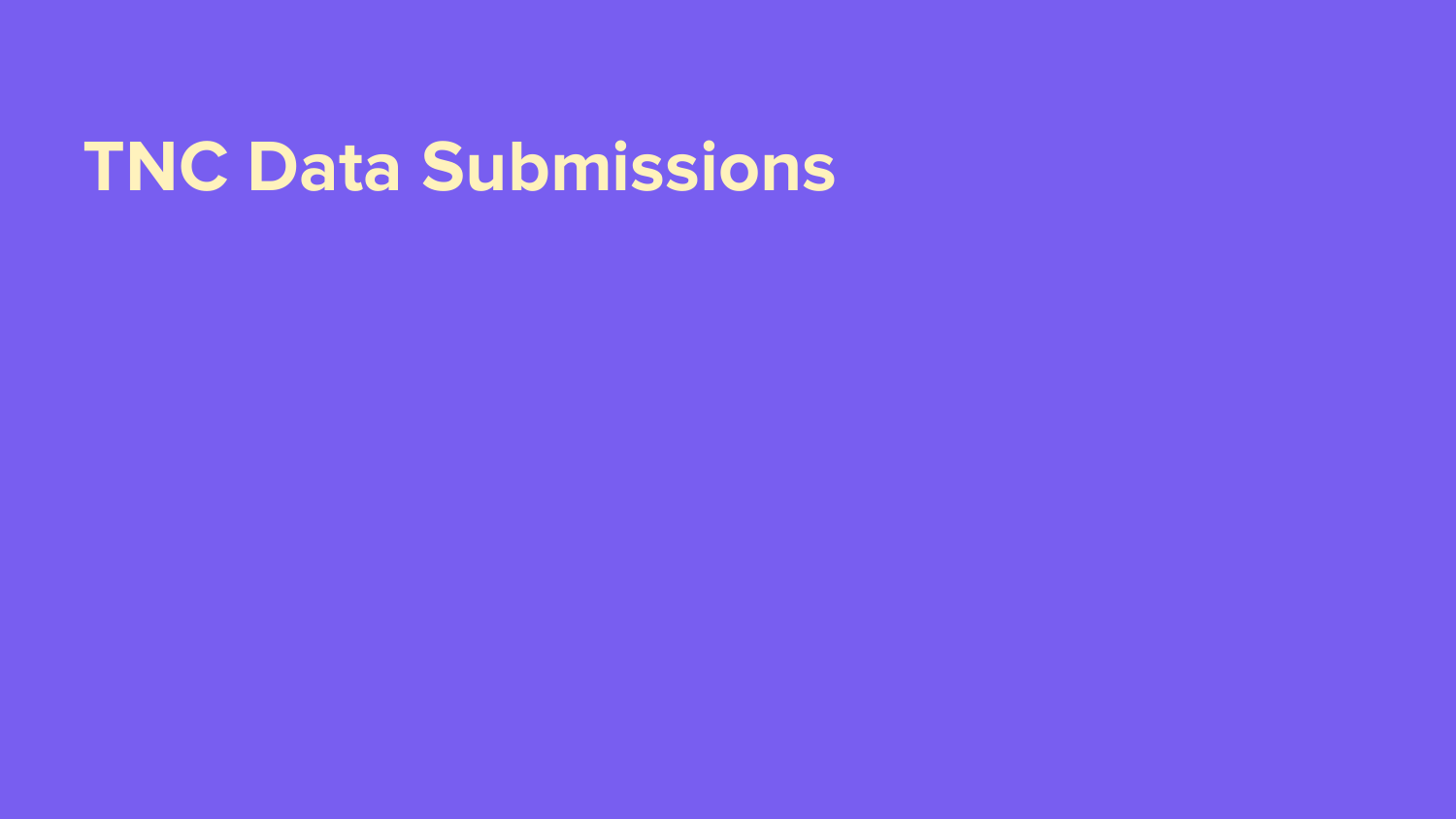#### **Significant analysis of the Access for All Program can be done from data provided by TNCs and Access Providers.**

| <b>Report</b>            | <b>Details</b>                                                                                                                                   | <b>Example of Analysis</b>                                                                                                                                                     |
|--------------------------|--------------------------------------------------------------------------------------------------------------------------------------------------|--------------------------------------------------------------------------------------------------------------------------------------------------------------------------------|
| <b>WAVs In Operation</b> | Number of WAVs available to<br>receive a trip.                                                                                                   | This data can provide<br>information on the number of<br>vehicles available on a platform.                                                                                     |
| <b>WAV Trips</b>         | Includes data on the number of<br>trips completed, not accepted,<br>no-shows, canceled by<br>passenger, canceled by driver,<br>and unique trips. | The trip data when considered<br>as a whole provides insight into<br>the program's demand. An<br>individual can also determine<br>completion ratios by analyzing<br>trip data. |
| <b>Response Times</b>    | Time of request to time of<br>acceptance; and time of<br>acceptance to time of arrival.                                                          | The raw data can be analyzed to<br>determine wait times a rider<br>experiences for a WAV trip.                                                                                 |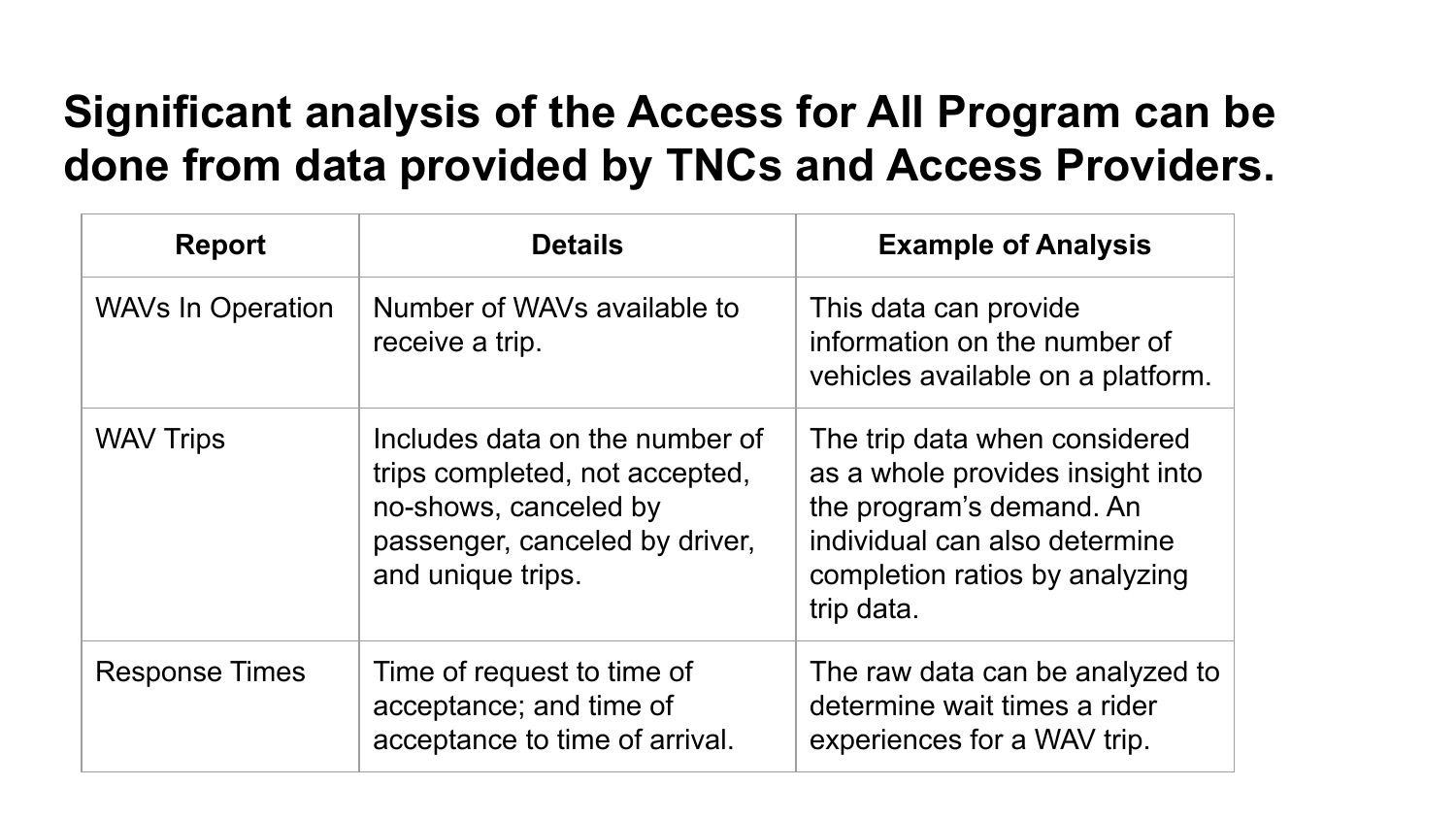#### **Significant analysis of the Access for All Program can be done from data provided by TNCs and Access Providers.**

| <b>Report</b>                             | <b>Details</b>                                                   | <b>Analysis</b>                                           |
|-------------------------------------------|------------------------------------------------------------------|-----------------------------------------------------------|
| <b>Offset Time</b><br>Standard (OTS)      | Percentage of all rides<br>completed within the required<br>ETA. | Provides information on the rider<br>experience.          |
| <b>Trip Completion</b><br>Standard (TCS)  | Aggregated number of<br>completed trips by county.               | How many trips completed over<br>time.                    |
| <b>Funds Expended</b>                     | Breakdown of funds expended<br>by specific category.             | Provides information on the<br>total cost of the program. |
| <b>Exemption Response</b><br><b>Times</b> | Percentage of all rides completed<br>within the required ETA.    | Provides information on the rider<br>experience.          |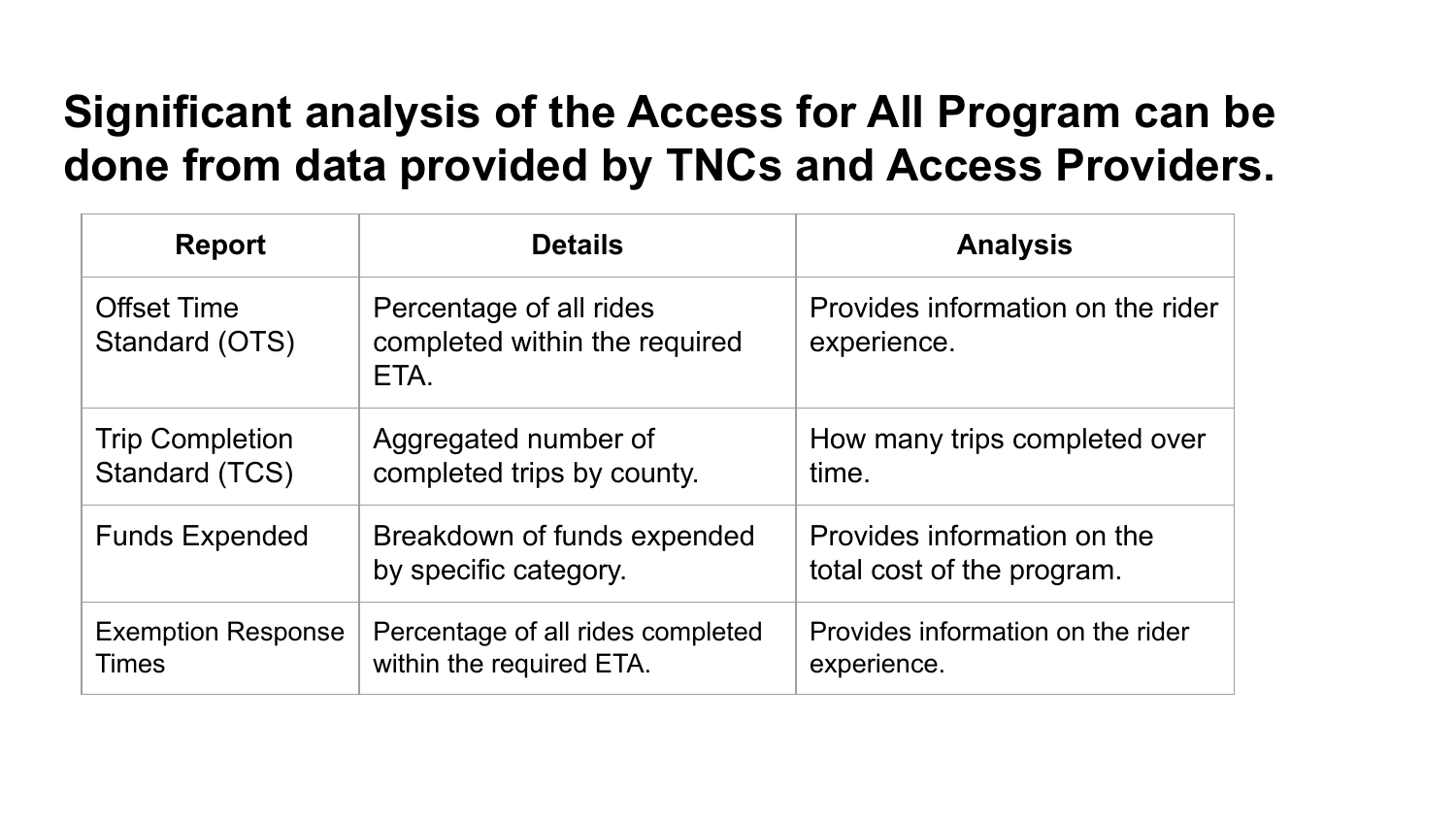#### **Significant analysis of the Access for All Program can be done from data provided by TNCs and Access Providers.**

| <b>Report</b>               | <b>Details</b>                                                                                                                                            | <b>Analysis</b>                                                                                                                                          |
|-----------------------------|-----------------------------------------------------------------------------------------------------------------------------------------------------------|----------------------------------------------------------------------------------------------------------------------------------------------------------|
| Training and<br>Inspections | Information on training provided and<br>completed vehicle inspections.                                                                                    | An individual will be able to determine<br>number of new WAVs that have been<br>inspected; and number of new WAV<br>drivers that have received training. |
| <b>Outreach</b>             | Information on outreach efforts<br>completed during the quarter.                                                                                          | An individual will be informed on the<br>geographic areas that were marketed<br>to and the marketing materials used.                                     |
| Complaints                  | All complaints filed and classified as<br>either (1) Securement Issues, (2)<br>Driving Training, (3) Vehicle Safety, (4)<br>Service Animal, or (5) Other. | Provides information on rider<br>experience.                                                                                                             |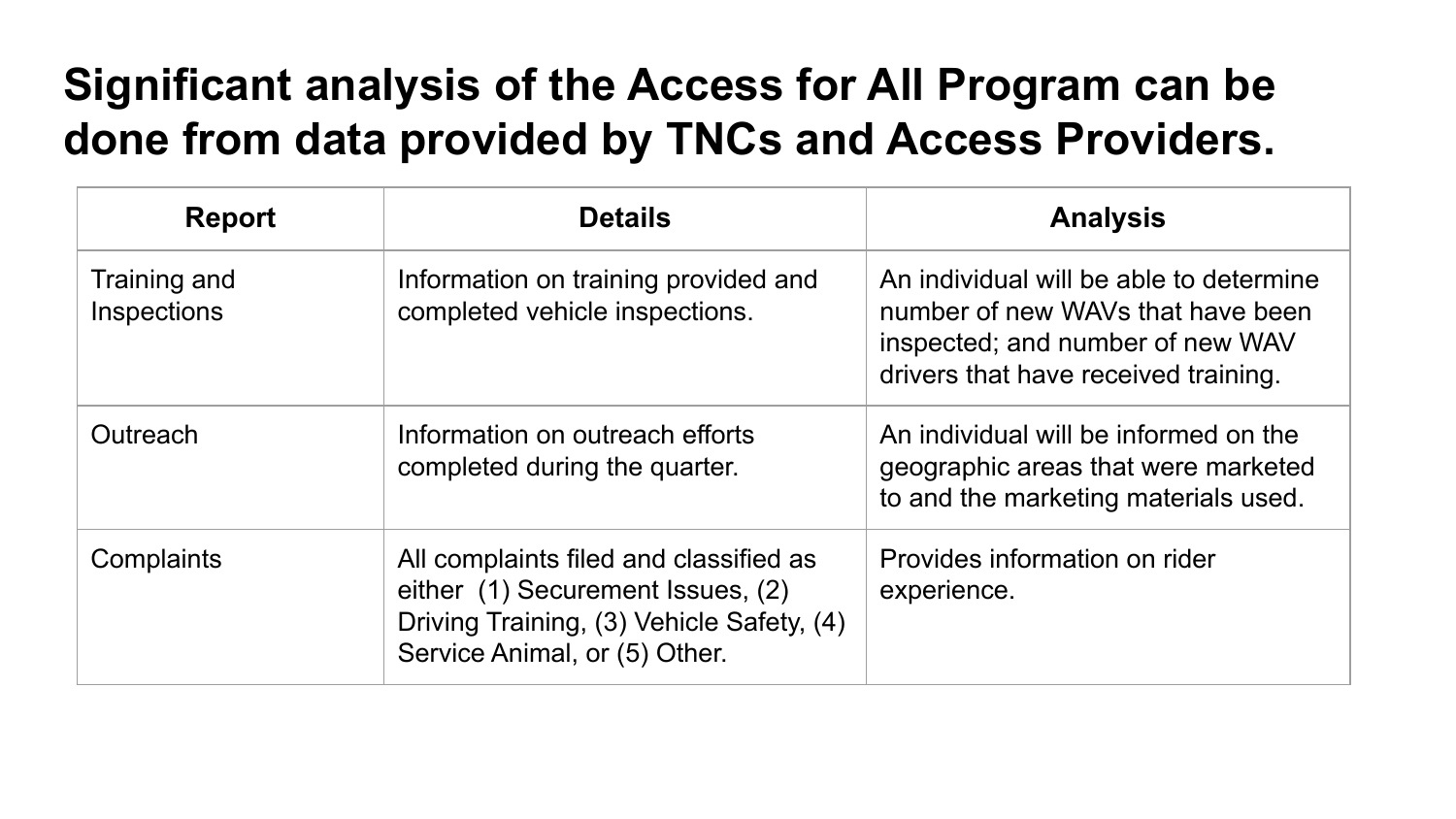## **Lyft's Recommendation**